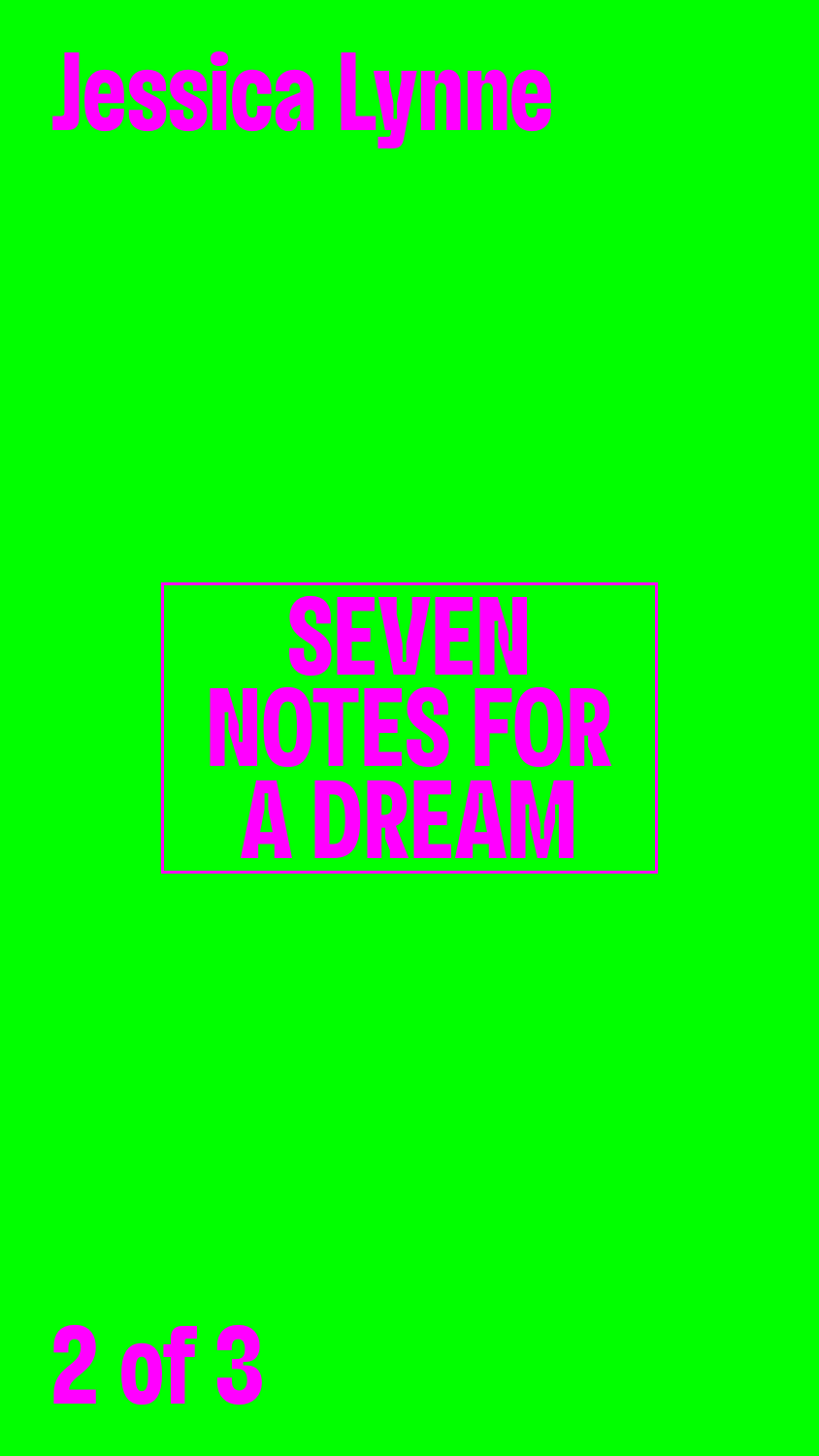

**I.**

#### **Dreams come to us in sleep.**

**They find us while we slumber, and dreams elusive, fleeting at times, vivid and frenetic at others—have carried our mythologies for millennia.** 

**When the body enters into its deepest sleep, rapid eye movement (REM) sleep, humans experience accelerated neuron transmissions that mirror patterns displayed during wakefulness. In REM, we humans maintain an occult moment of extreme psychological activity, and dreams are their most present, persistent, forceful. When dreams visit us as hauntings, is this how we learn to name our nightmares? Sleep then, might also be considered a pathway for that which is unwelcome.**

### **II.**

**You will walk into Morehshin Allahyari's installation,** *She Who Sees The Unknown***:** *Kabous, The Left Witness and The Right Witness* **(2019) and** 

#### **you will lie down on a bed. The setting will be a recreation of the artist's childhood bedroom,**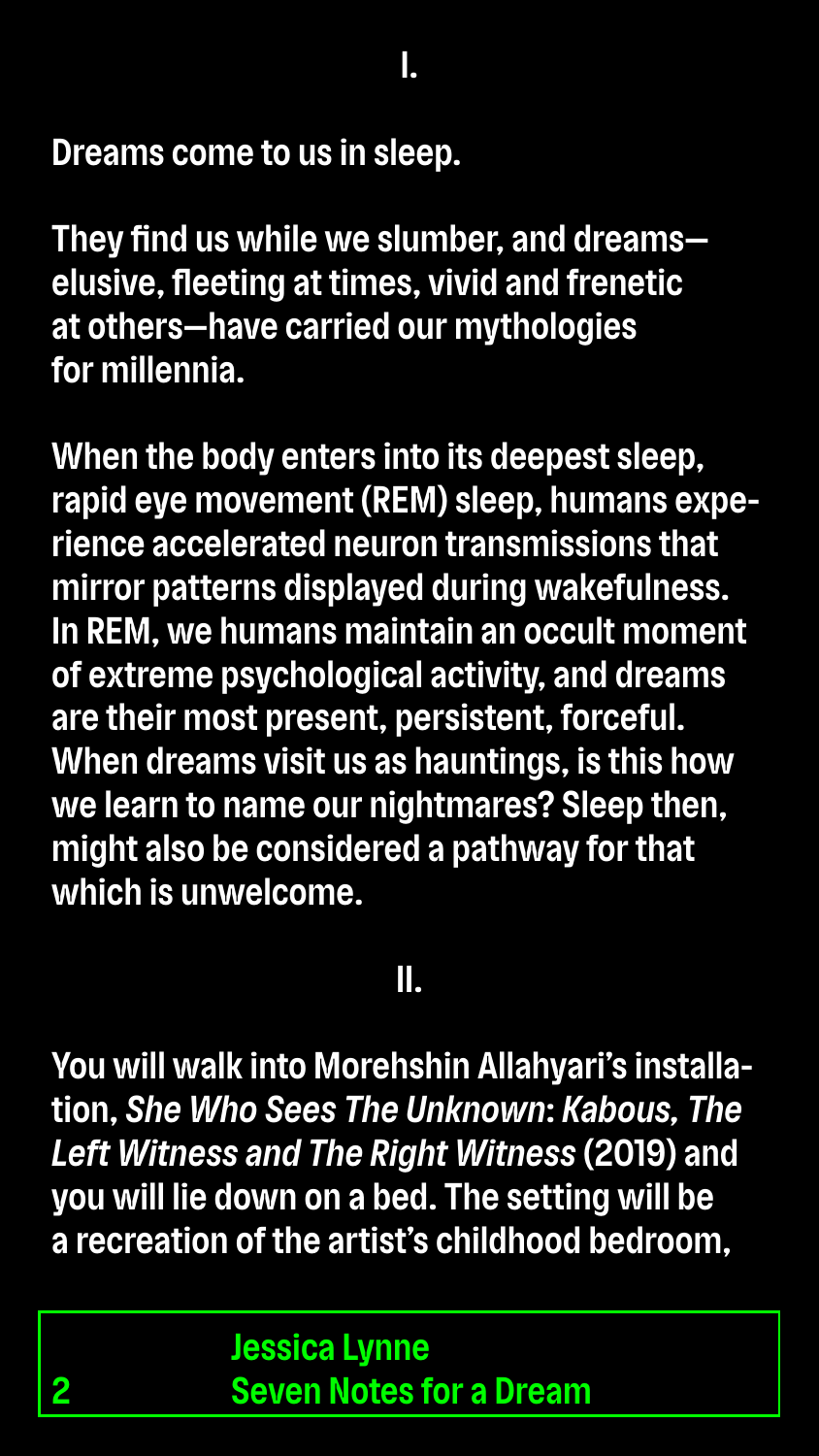**Jessica Lynne 3 Seven Notes for a Dream**

**a room in which some of her earliest memories were formed in conversation with her** *maadi jaan***, her grandmother. It was Allahyari's grandmother who recounted to the young artist her own memories of encounters with** *jinn***. As you settle, you will look to your left and to your right and see two small statues that have been 3-D printed and painted gold and blue. These are** 



**Kabous's witnesses. They enter as she does. The left witness possesses the head of an avian figure, and a serpent hangs around its neck. The right extends a hand towards you, almost; their eyes are aglow with red, and horns spiral from** 

#### **their temples.**

**Morehshin Allahyari,** *She Who Sees the Unknown: Kabous, The Left Witness and The Right Witness***, 2019, in** *Manual Override* **at The Shed, New York, November 13, 2019–January 12, 2020. Photo: Dan Bradica. Courtesy The Shed.**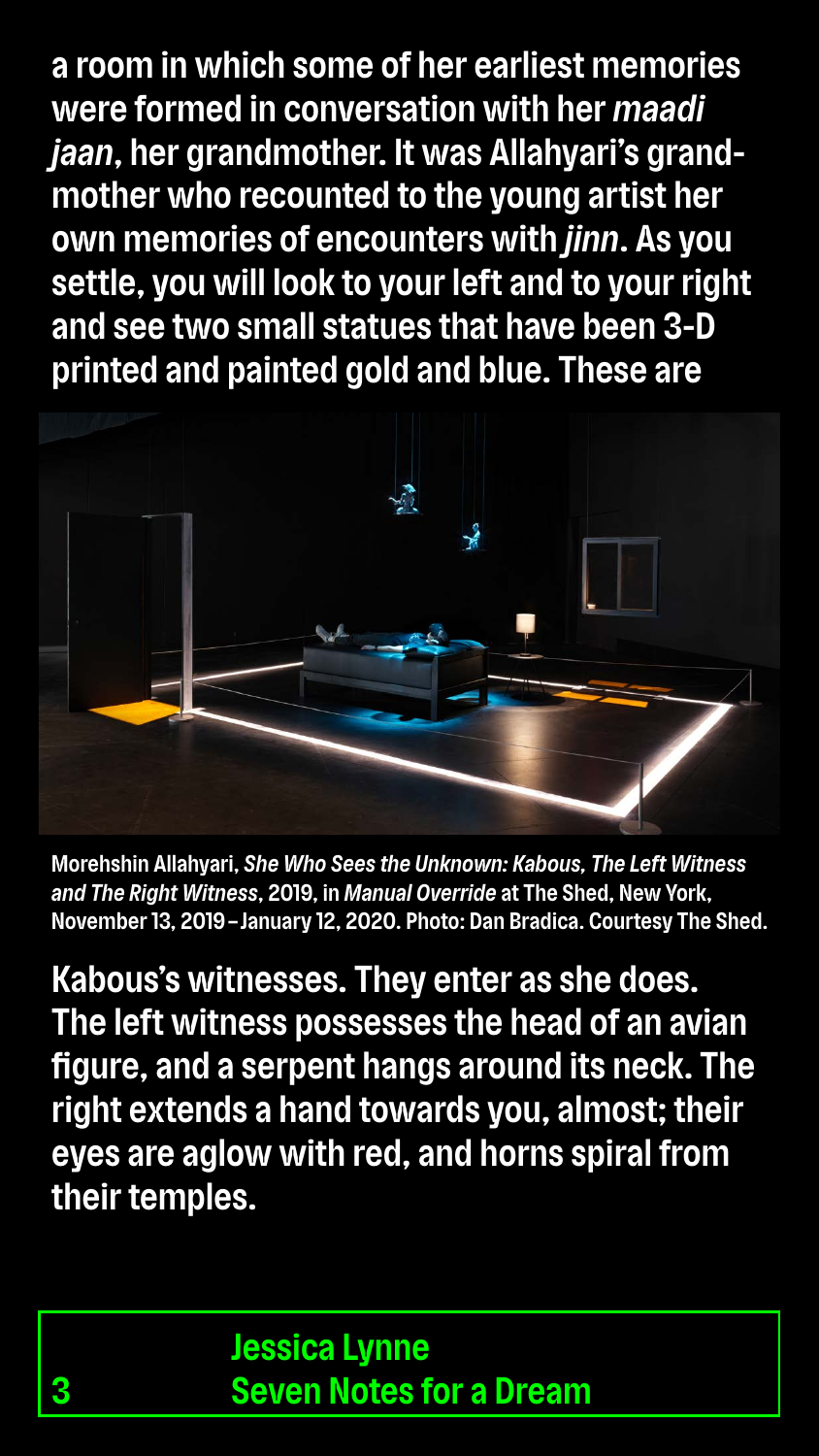**Jessica Lynne 4 Seven Notes for a Dream**

**You will put on the Oculus Rift headset and enter into a film scene that is a fictional rendition of an Iranian bathhouse, the place Allahyari's grandmother once saw a jinn as a young girl. You will hear a voice that demands your attention: She is the "monstrous other,"** 

**… Dark goddess, the possessive jinn The dividing persona She restores myths and histories, the untold and the forgotten, the misread and uneven Those of and from the Near East.** 

#### **Kabous lives here.**



#### **Morehshin Allahyari,** *She Who Sees the Unknown: Kabous, The Left Witness and The Right Witness***, 2019. VR video. Courtesy the artist.**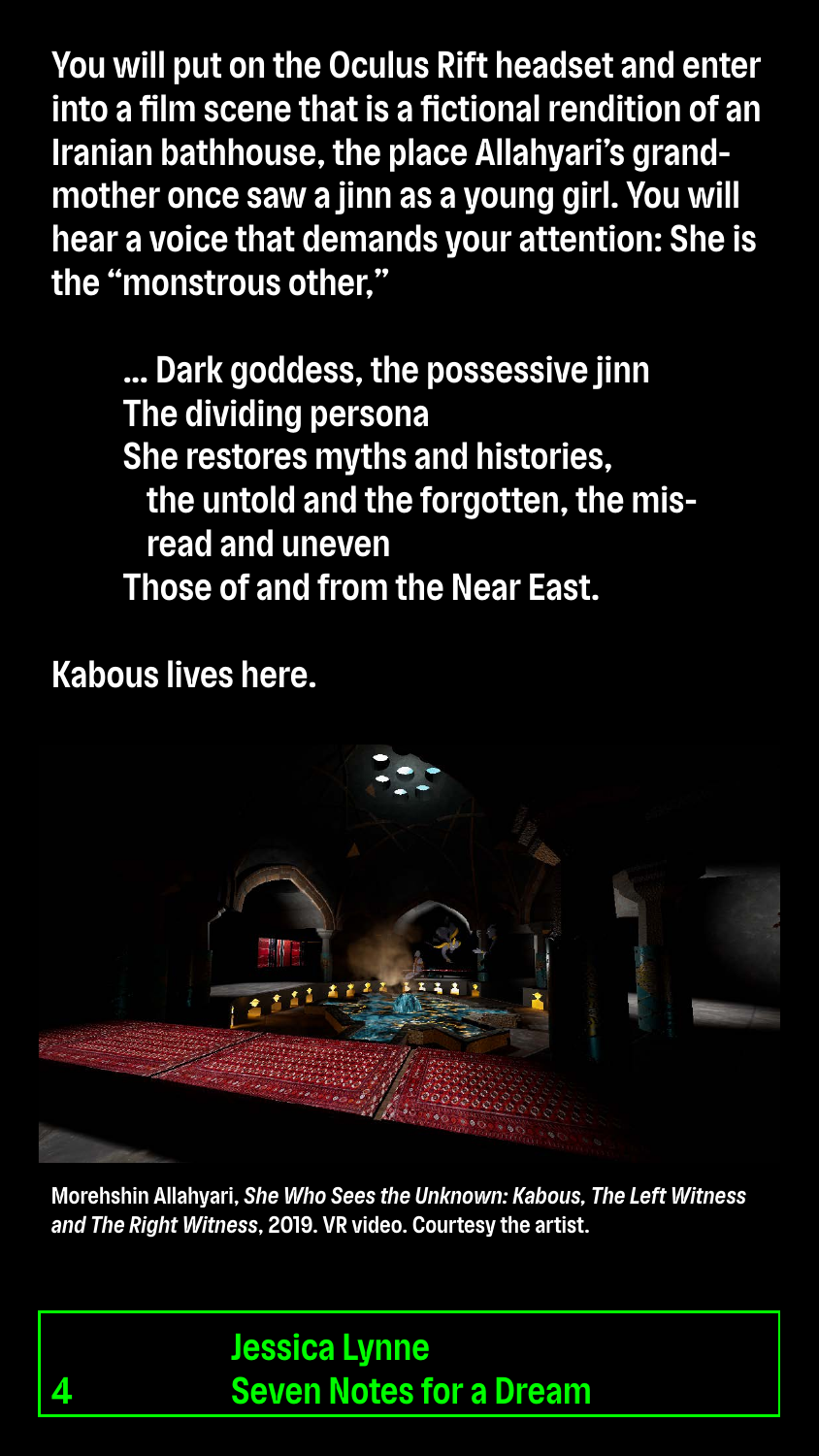

**As the film continues, you will remain still, moving instead through the Rift, across time and back again, as the interior thoughts of three women are revealed to you. Their concerns of lineage are laid bare as they navigate an Iran during wartime and sanctions, in which they remember "death, blood, and darkness everywhere."** 

# **III.**

**What is the shape of your trauma? That is, in what ways does it manifest itself in or on your body? Sleep can be, I imagine, a repository for the latent, lurking griefs we carry. In sleep, as our brains navigate a series of complex story plots, as scientists Baland Jalal and Vilayanur S. Ramachandran note, the body performs an act of self-preservation so that we humans do not destroy ourselves in response to the waves of emotional sensations that arise.1 This is postural anonia, a form of paralysis that is a mechanism which guards against what might be the intuitive reactions of wakefulness until, in some cases, it doesn't. Trauma can become the ghostly intruder.**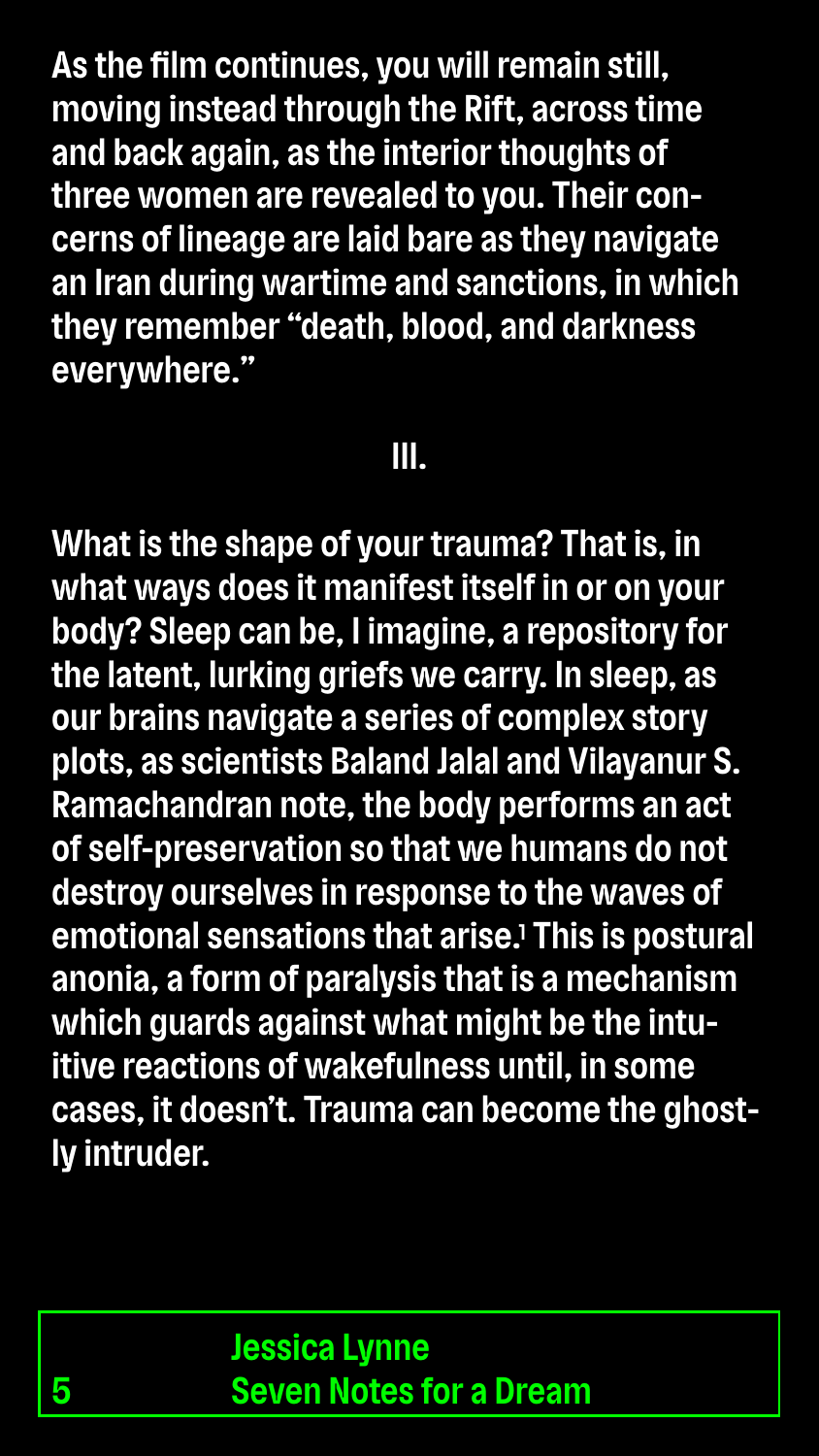**Jessica Lynne 6 Seven Notes for a Dream**

**During REM sleep, it is possible to mentally awaken while the body holds fast to immobility. This is sleep paralysis; when it descends, your body remains in its momentary condition of postural anonia while the mind is alert. It is overwhelming. It is frightening. It is haunting. We have learned that the state of sleep paralysis can be the result of internal somatic disturbance or stress. Science, then, argues that this is the body's way of naming illness or disorder.** 

**Science is tasked with revealing the logics that organize the seeming mysteries of our known world—from geographic wonders to celestial occurrences to bodily ailments. Myth(s), to me, allow us, humans, to unveil those same mysteries with knowledges that defy science. Informed by specific and local cultural histories, myths are knowledges that live beyond the intellectual rationales that govern our interactions and patterns.** 

**In Iranian mythology, it is Kabous, al-Jathoom, who brings on this paralysis as she sits on your** 

#### **chest. She has been termed many things—evil,**

#### **horror, monster.**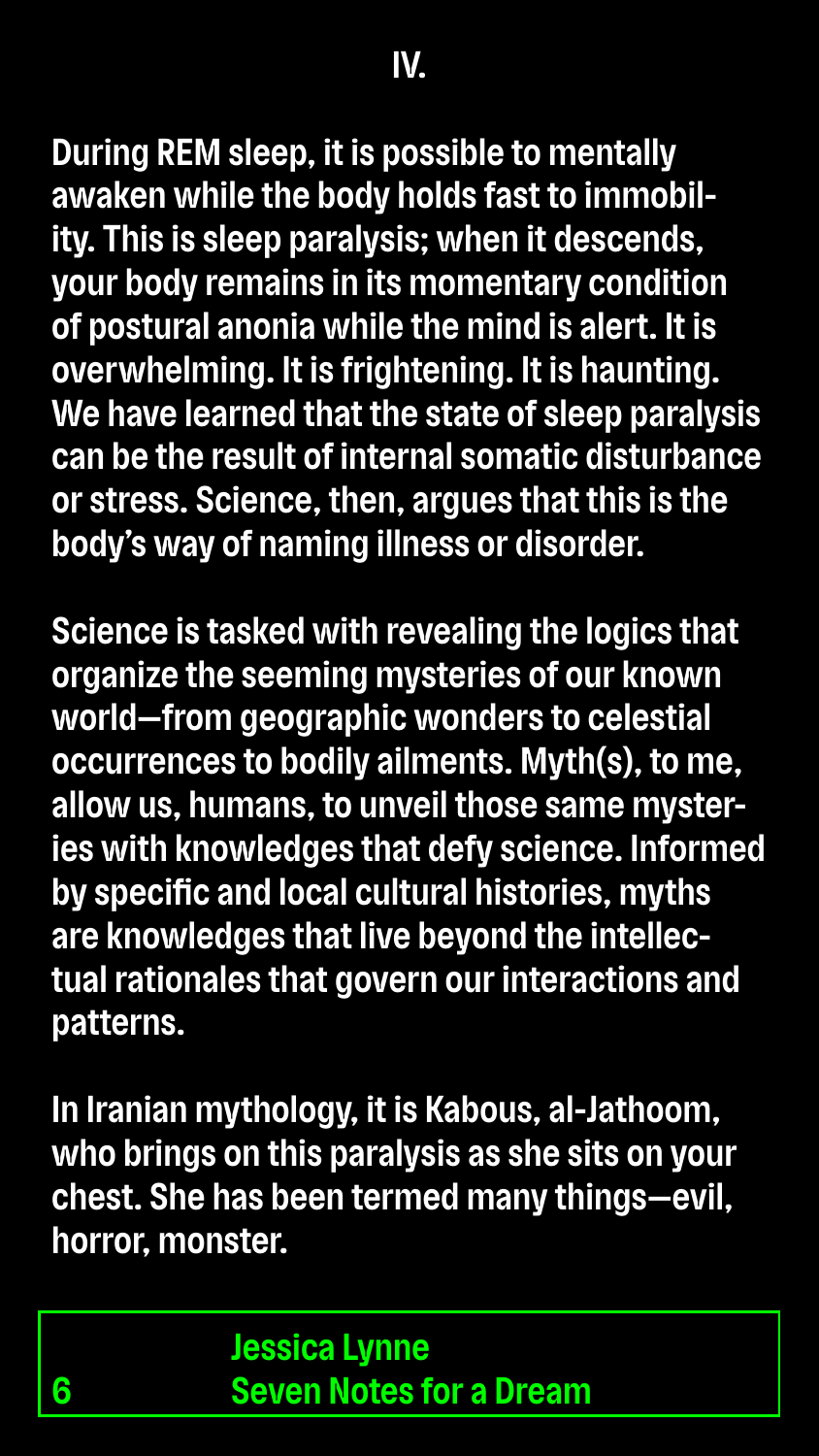**Jessica Lynne 7 Seven Notes for a Dream**

#### **Kabous is the jinn, the non-human shapeshifter, who visits the nightmare(s) upon us.**

**V.**

**Allahyari preoccupies herself with the restoration of mythologies. In particular, she excavates those myths that live outside of "the normal," a codification of white, Western cis-maleness that has come to define the parameters and study of "classic" mythology.**

*Kabous* **is the fifth and final installment of the artist's ongoing research project,** *She Who Sees the Unknown***, which takes up the efforts of excavation as part of the process of re-figuring. Re-figuring is a term named by Allahyari to describe acts of recovery that re-imagine misremembered, distorted, or forgotten pasts in order to then re-imagine presents and futures that resist and challenge the material consequences of oppressions.**

**In her re-figuring, technology is not only critiqued for how it has been used to further and shape structural forces of harm (e.g. colonial-**

#### **ism, US imperialism, climate catastrophe, and patriarchy), it is also employed as part of**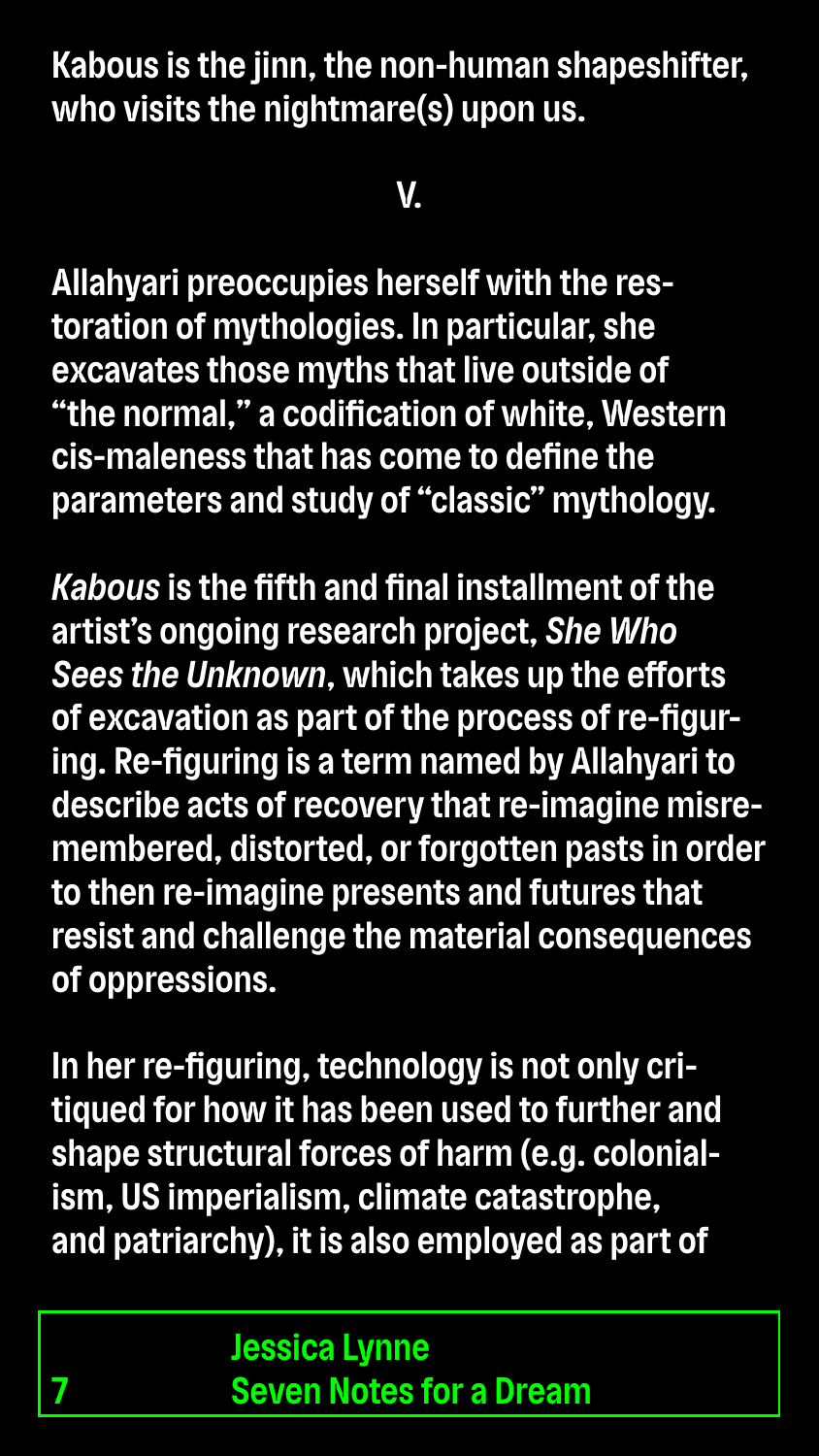**Jessica Lynne 8 Seven Notes for a Dream**

**a feminist-activist methodology against those same forces. The process tasks our unstable technologies with the charge of facilitating a different type of looking.** *She Who Sees the Unknown* **embodies this ethos. The jinn Allahyari has gathered—Huma, Ya'jooj Maj'jooj, Aisha Qandisha, the Laughing Snake, and now, Kabous—have, over time, become the "monstrous others," their mythic origin and power obfuscated and diminished. Even within a contemporary Iranian cultural lexicon, Allahyari argues, these beings, at times, have been misremembered largely by the guardians of patriarchy. Allahyari re-situates and re-contextualizes the mythic origins and potency of these female figures. In doing so, she offers a new utterance, that speaks back to the legacies of harm that impact the lives of millions, especially women and femme-identified people, in the Middle East.** 

## **VI.**

**Allahyari's tool of re-figuring implicates Elvia Wilk's feminist proposition of the New Weird.2 And, as Wilk writes, a designation of "new"** 

#### **implies the existence of an "old."**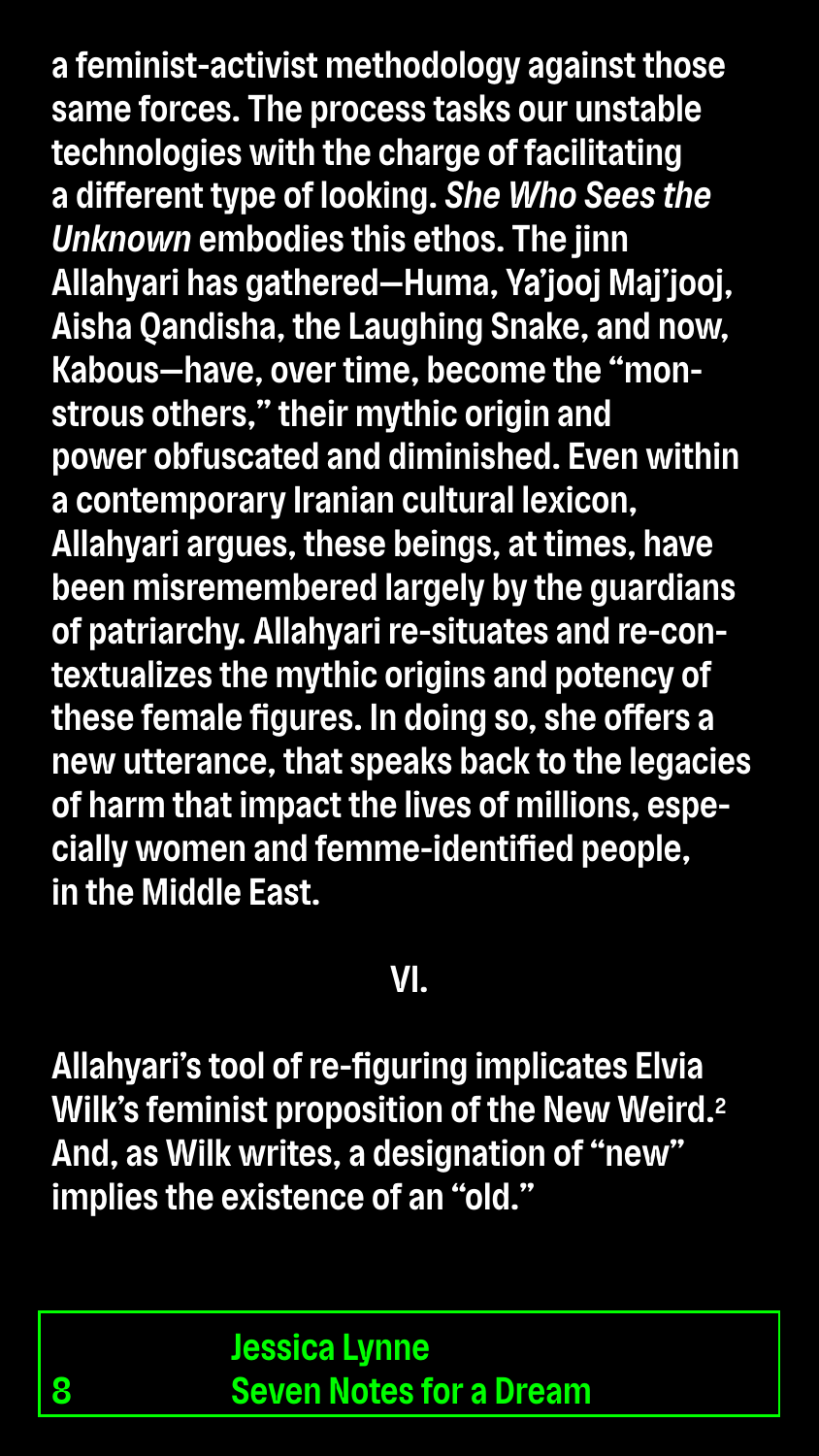**Jessica Lynne 9 Seven Notes for a Dream**

**Using the genre of fiction to undergird this premise, the "old" weird, as Wilk argues, takes up writer Mark Fisher's early definition of the concept as "an element or zone that is not completely explainable according to our current structures for categorizing the world."3 Alongside Fisher's naming of "eerie" as that which scrambles readings of cause and effect within a story, the weird supposes an awareness of an outside space and the "[…] perceptual flip that happens upon said awareness, when you see back at the inside from the outside position."4**

**Wilk, however, is careful to identify the limitations of this weird by pointing to the work of early-20th-century horror and weird fiction novelist H.P. Lovecraft. For Wilk, Lovecraft's 1926 story "The Call of Cthulhu" "is emblematic of the Weird, because it deals with the wonder and horror at the fringes of human consciousness."5 Yet, as an exemplary trope in Lovecraft's oeuvre, the outside space is typically a realm that threatens the supremacy of Lovecraft's white male protagonists. Wilk uses this author's writing to illustrate this archetype's primary** 

#### **relationship to the dark, looming other in classically "weird" stories.**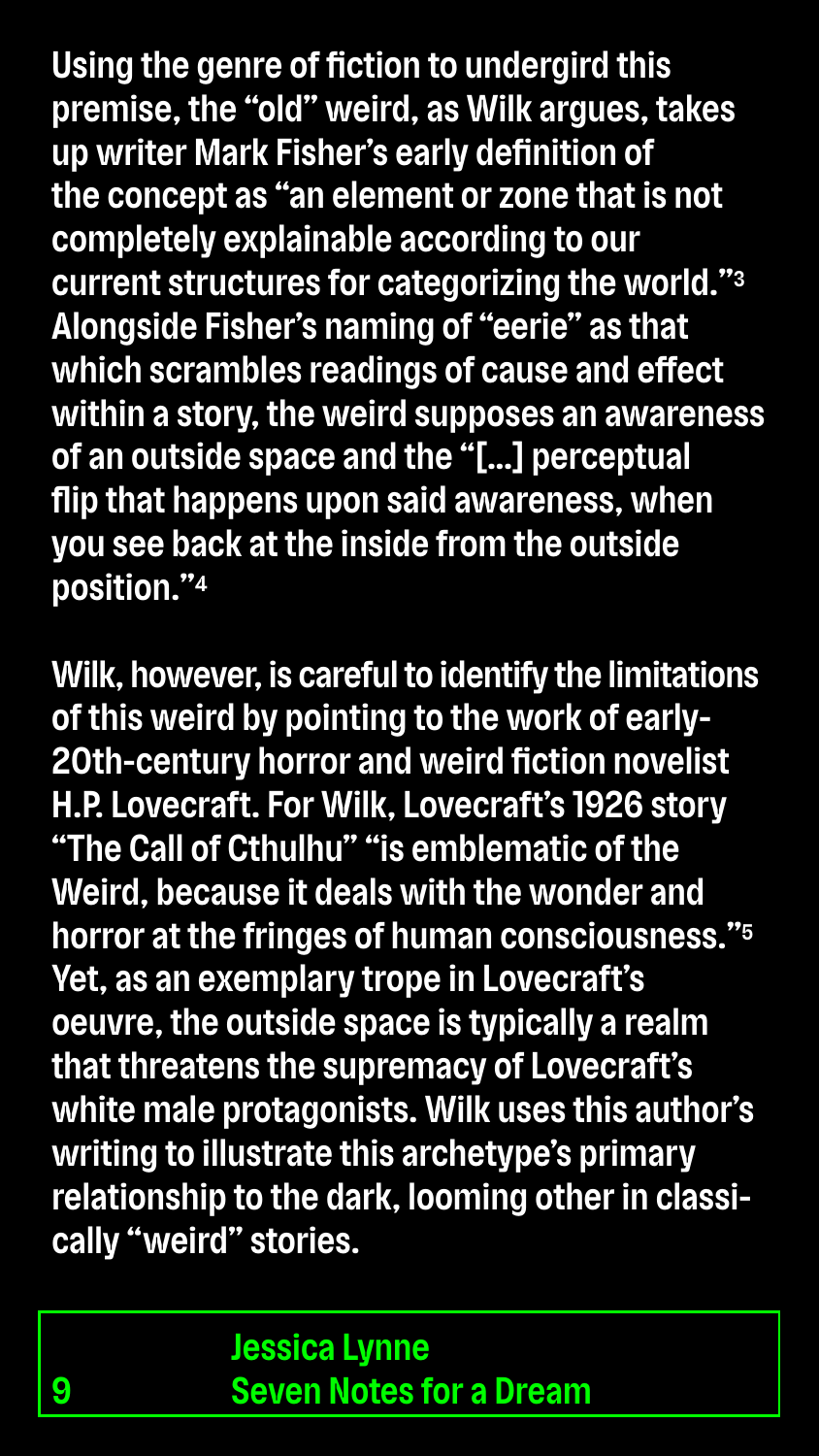**Jessica Lynne 10 Seven Notes for a Dream**

**The New Weird, on the other hand, could pose an intervention into this conception of the other. As Wilk demonstrates, there are those of us who have always been the "other," the subaltern. The New Weird could "map on the same strangeness certain subjects have historically been afforded onto other subjects in order to reveal the inherent strangeness of all such constructs."6 The New Weird could also imagine the possibility of the dissolution of the very category of the human itself and makes space for the knowledges of non-human agents as central to necessary liberatory re-configurations of a world on the** 

# **brink of collapse.**

**As enacted by Allahyari, re-figuration claims the jinn in her care as source of new epistemological frameworks—an act against understanding the world solely through the lens of the human subject experience. In the context of the New Weird, Kabous is not a figuration of danger. Instead, her visits open up new portals for thinking through terms of survival. Her presence engenders a new way of seeing (and reconciling with) the decisions made in the world before Allahyari—the worlds of her grandmother and** 

#### **mother—as it equally illuminates Allahyari's own decisions that gesture towards a radical futurity**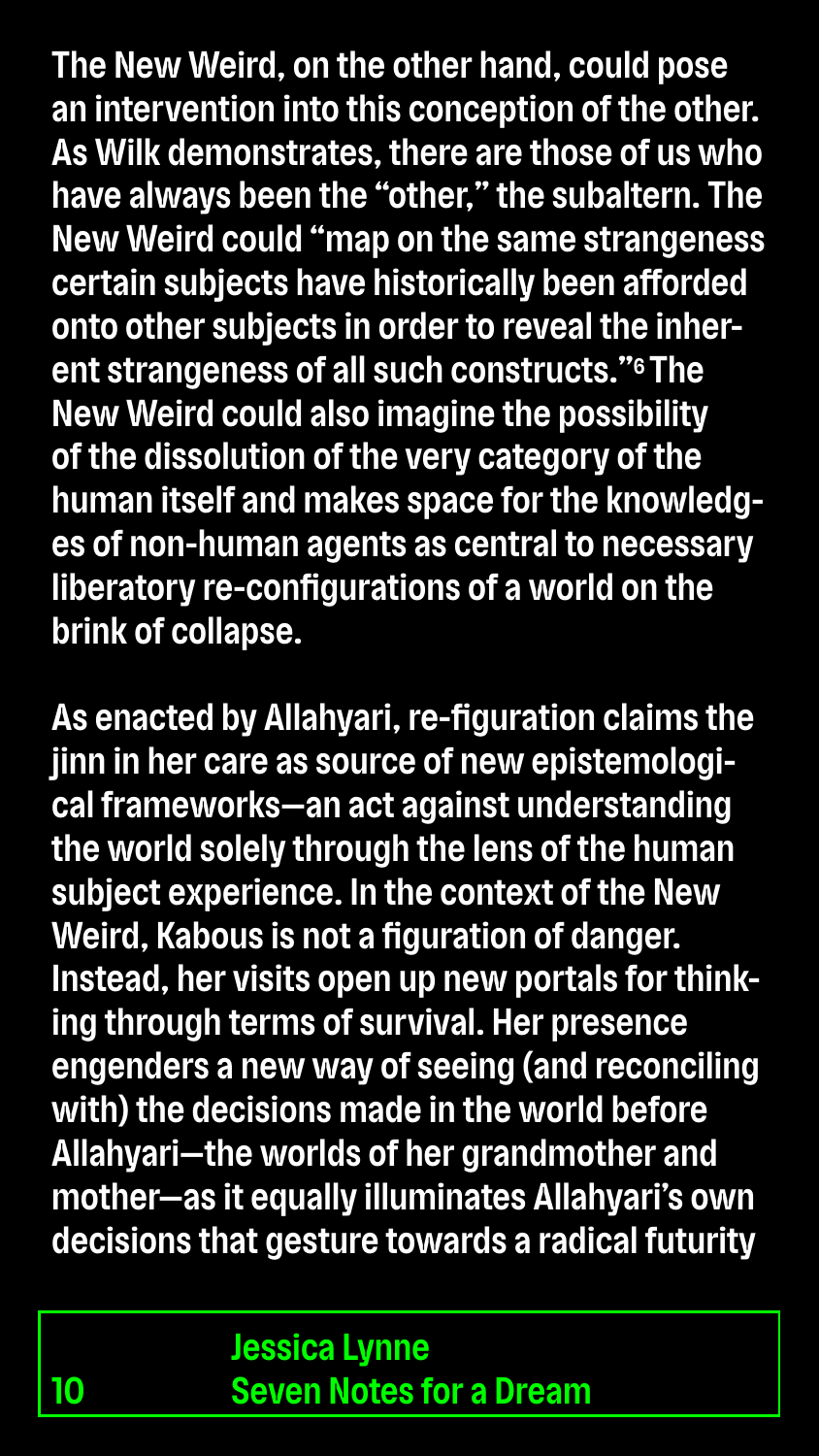**Jessica Lynne 11 Seven Notes for a Dream**

**in which the agency, pleasure, and autonomy of women and femme-identified people are centered. It is a future that is anti-colonial and anti-imperialist.** 

## **VII.**

**So, as you lie in bed, with the Rift covering your eyes, you will move across time and back again. You will hear the voice that represents Allahyari's mother say that the act of birthing new human life was an act of hope in the midst of war. You will understand that this birth was** 

# **both recovery and resistance.**

**And as you hear the voice that represents Allahyari herself say that she will become part of a generation to give birth only to the monstrous, you will understand that this birth is both restoration and resistance. For she is not afraid of that which is not human bone, or blood, or skin, or flesh. This is a birth that will yield "the other," that which, as Allahyari writes, heals:** 

# **my mother our mother's mother**

#### **our mother's mother's mothers our mother's mother's mother's mothers7**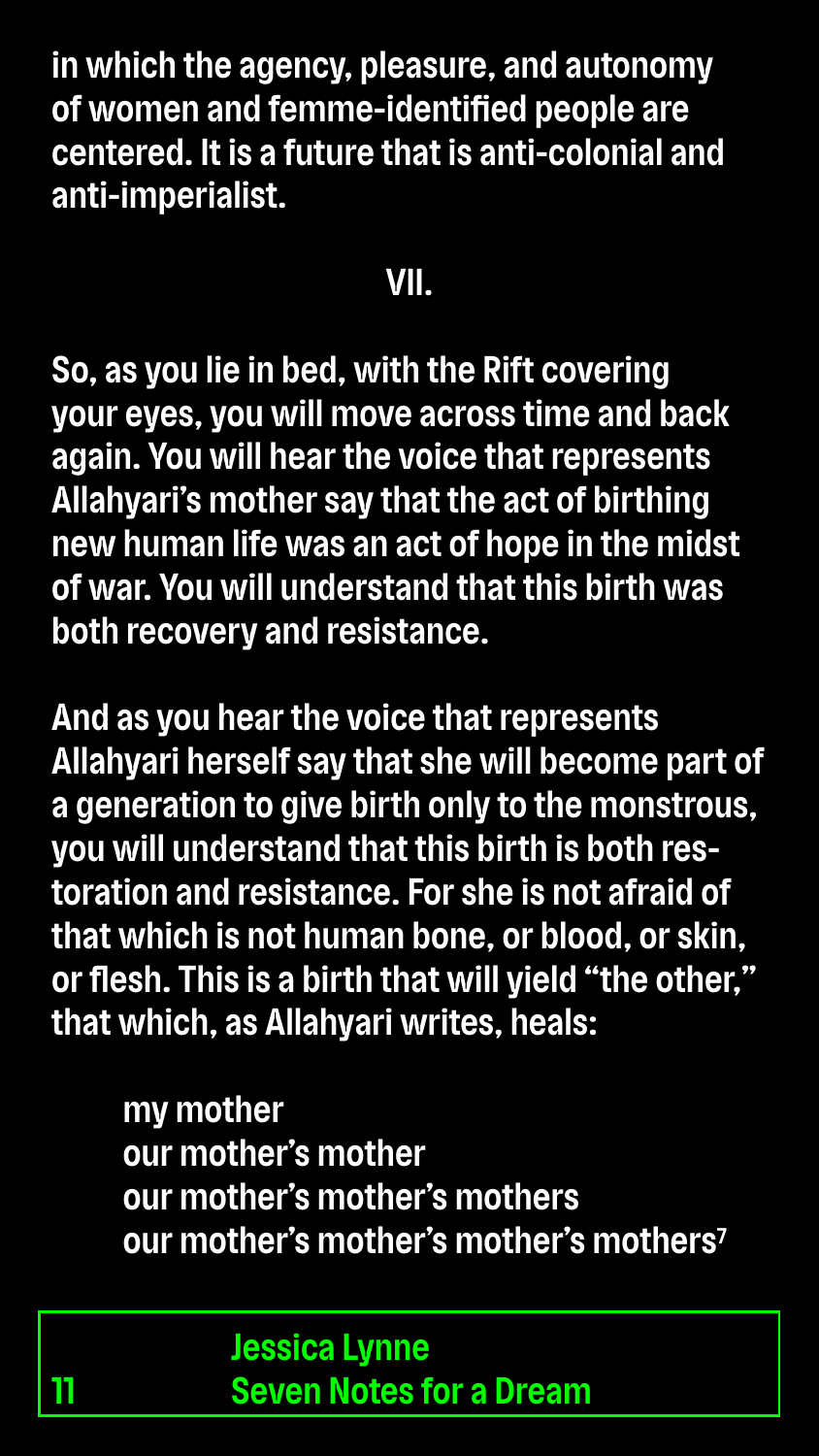

#### **This is a birth that will:**

**[...] alter our daughters our daughter's daughters our daughter's daughter's daughters our daughter's daughter's daughter's daughters8**

**Perhaps, then, what Kabous has offered in this work is a way of addressing two questions: How long do we carry the inheritances of trauma? What possibilities of hope live on the other side?**

**Allahyari responds through the maternal as four generations grapple with the fragility of motherhood—the intangible inheritances they will leave (have left) and the offerings they will make.**